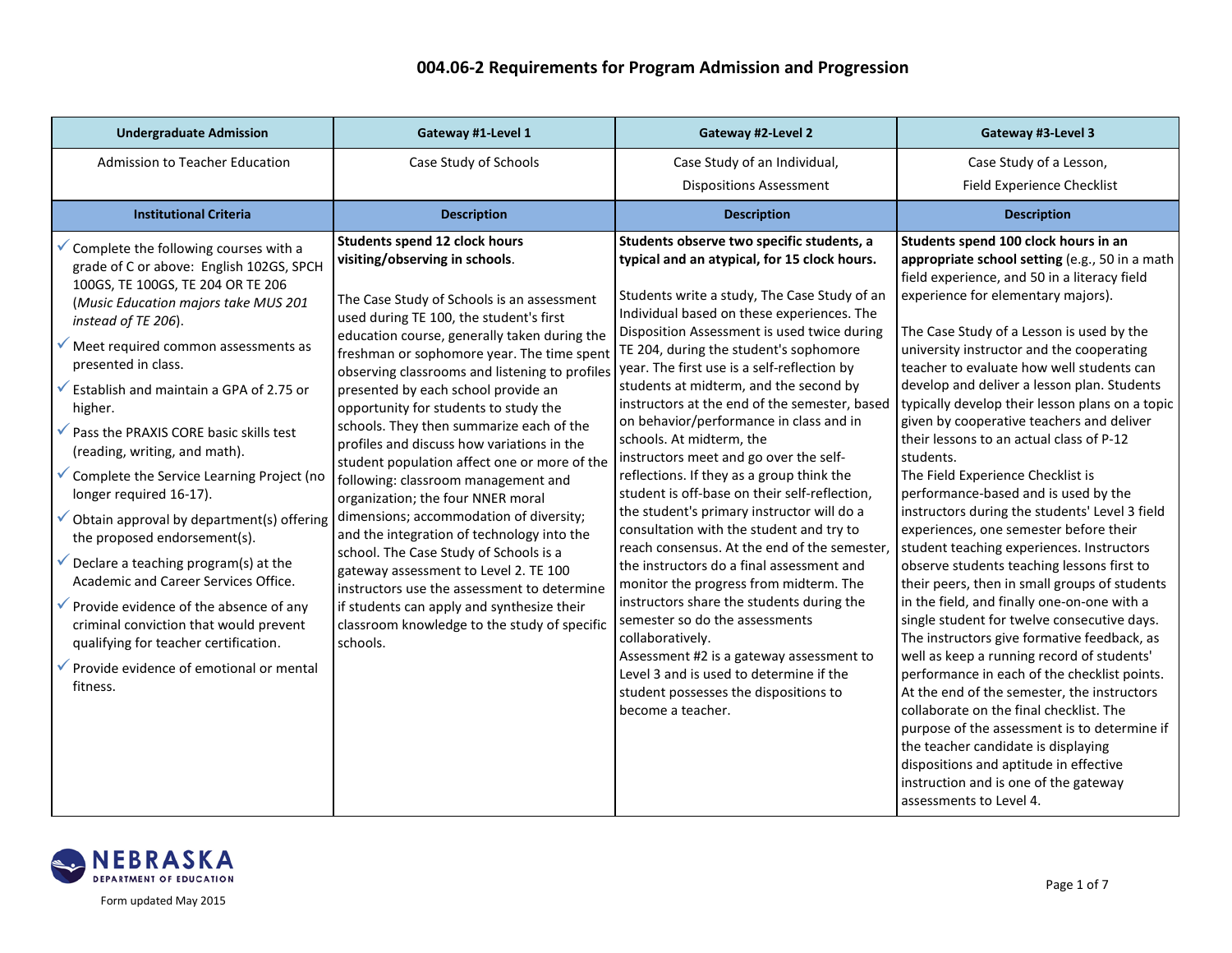| <b>Admission to Student Teaching</b>                                                                                                                                                                                                                                                                                                                                                                                                                                       | Gateway #4-Level 4                                                                                                                                                                                                                                                                                                                                                                                                                                                                                                                                                                                                                                                                                                                                                                                                                                                                                                                                                                                                                                                                                                                                                                                                                                                                                                                                                                                                        | <b>Graduation</b>                                                                                                                                                                                                                                                                                                                                                                                                                                                                                                                                                                                                                                                                                                                                                                                                                                                                                                                                                                                                                                                                                                                                                                                                                                                                                                                                                                                                                                                                                                                                                                                                                                                                                                                                                                                                                                                                                                                                                                                                                                                                                                                                                                                                                                                                                                                                                                                                                                                                                                                                                                                                                                |
|----------------------------------------------------------------------------------------------------------------------------------------------------------------------------------------------------------------------------------------------------------------------------------------------------------------------------------------------------------------------------------------------------------------------------------------------------------------------------|---------------------------------------------------------------------------------------------------------------------------------------------------------------------------------------------------------------------------------------------------------------------------------------------------------------------------------------------------------------------------------------------------------------------------------------------------------------------------------------------------------------------------------------------------------------------------------------------------------------------------------------------------------------------------------------------------------------------------------------------------------------------------------------------------------------------------------------------------------------------------------------------------------------------------------------------------------------------------------------------------------------------------------------------------------------------------------------------------------------------------------------------------------------------------------------------------------------------------------------------------------------------------------------------------------------------------------------------------------------------------------------------------------------------------|--------------------------------------------------------------------------------------------------------------------------------------------------------------------------------------------------------------------------------------------------------------------------------------------------------------------------------------------------------------------------------------------------------------------------------------------------------------------------------------------------------------------------------------------------------------------------------------------------------------------------------------------------------------------------------------------------------------------------------------------------------------------------------------------------------------------------------------------------------------------------------------------------------------------------------------------------------------------------------------------------------------------------------------------------------------------------------------------------------------------------------------------------------------------------------------------------------------------------------------------------------------------------------------------------------------------------------------------------------------------------------------------------------------------------------------------------------------------------------------------------------------------------------------------------------------------------------------------------------------------------------------------------------------------------------------------------------------------------------------------------------------------------------------------------------------------------------------------------------------------------------------------------------------------------------------------------------------------------------------------------------------------------------------------------------------------------------------------------------------------------------------------------------------------------------------------------------------------------------------------------------------------------------------------------------------------------------------------------------------------------------------------------------------------------------------------------------------------------------------------------------------------------------------------------------------------------------------------------------------------------------------------------|
| Admission to Student Teaching                                                                                                                                                                                                                                                                                                                                                                                                                                              | Case Study of a Classroom,                                                                                                                                                                                                                                                                                                                                                                                                                                                                                                                                                                                                                                                                                                                                                                                                                                                                                                                                                                                                                                                                                                                                                                                                                                                                                                                                                                                                | Surveys                                                                                                                                                                                                                                                                                                                                                                                                                                                                                                                                                                                                                                                                                                                                                                                                                                                                                                                                                                                                                                                                                                                                                                                                                                                                                                                                                                                                                                                                                                                                                                                                                                                                                                                                                                                                                                                                                                                                                                                                                                                                                                                                                                                                                                                                                                                                                                                                                                                                                                                                                                                                                                          |
|                                                                                                                                                                                                                                                                                                                                                                                                                                                                            | Case Study of a Unit,                                                                                                                                                                                                                                                                                                                                                                                                                                                                                                                                                                                                                                                                                                                                                                                                                                                                                                                                                                                                                                                                                                                                                                                                                                                                                                                                                                                                     | <b>Institutional Requirements</b>                                                                                                                                                                                                                                                                                                                                                                                                                                                                                                                                                                                                                                                                                                                                                                                                                                                                                                                                                                                                                                                                                                                                                                                                                                                                                                                                                                                                                                                                                                                                                                                                                                                                                                                                                                                                                                                                                                                                                                                                                                                                                                                                                                                                                                                                                                                                                                                                                                                                                                                                                                                                                |
|                                                                                                                                                                                                                                                                                                                                                                                                                                                                            | <b>Student Teacher Final Evaluation</b>                                                                                                                                                                                                                                                                                                                                                                                                                                                                                                                                                                                                                                                                                                                                                                                                                                                                                                                                                                                                                                                                                                                                                                                                                                                                                                                                                                                   |                                                                                                                                                                                                                                                                                                                                                                                                                                                                                                                                                                                                                                                                                                                                                                                                                                                                                                                                                                                                                                                                                                                                                                                                                                                                                                                                                                                                                                                                                                                                                                                                                                                                                                                                                                                                                                                                                                                                                                                                                                                                                                                                                                                                                                                                                                                                                                                                                                                                                                                                                                                                                                                  |
| <b>Institutional Criteria</b>                                                                                                                                                                                                                                                                                                                                                                                                                                              | <b>Description</b>                                                                                                                                                                                                                                                                                                                                                                                                                                                                                                                                                                                                                                                                                                                                                                                                                                                                                                                                                                                                                                                                                                                                                                                                                                                                                                                                                                                                        | <b>Institutional Criteria</b>                                                                                                                                                                                                                                                                                                                                                                                                                                                                                                                                                                                                                                                                                                                                                                                                                                                                                                                                                                                                                                                                                                                                                                                                                                                                                                                                                                                                                                                                                                                                                                                                                                                                                                                                                                                                                                                                                                                                                                                                                                                                                                                                                                                                                                                                                                                                                                                                                                                                                                                                                                                                                    |
| Admittance to teacher education.<br>Have an overall UNK grade point average of 2.75.<br>A grade of "C" (2.0 GPA) or higher in TE 204 and TE 206.<br>Satisfactory performance on the Lesson Plan Case Study<br>Common Assessment and a "C" or better in the course or<br>field experience delivering the Common Assessment.<br>Satisfactory performance in all Level Three Field<br>Experiences.<br>Attendance at Student Teaching Workshops.<br>Pass the Background Check. | <b>Student Teaching requires 720 clock hours</b><br>observing/teaching in a gradual release of control of the<br>classroom by the cooperating teacher to the teaching<br>candidate. These hours may be split into two experiences<br>depending on the endorsements sought by the candidate.<br>During the first month they develop a paper, the Case Study<br>of a Classroom. The purpose is to encourage teaching<br>candidates to gather relevant data that are specific to their<br>student teaching placement in order to explore how the<br>context in the classroom links with the larger "surrounds" of<br>the school and the community. The Case Study of a Unit is<br>used by the teaching candidates' cooperating teachers to<br>determine if our teacher candidates can do short and long<br>term planning, know the necessary components in an<br>effective lesson, know how to write objectives, can<br>differentiate instruction, can create assessments, and can<br>use the data from pre and post assessments to direct<br>instruction. This assessment is a gateway to the rest of the<br>student teaching experience and graduation. The Student<br>Teaching Final Evaluation is the summative assessment for<br>the student teaching experience. A final evaluation is<br>completed for each endorsement by the cooperating<br>teacher or teachers, and the university student teaching<br>supervisor. | Candidates must complete an Exit Survey, an Evaluation of their Clinical<br>Supervisor, and a Survey of their Endorsement Area.<br>Application for a degree must be made either through the Student's<br>MyBLUE account or at the Office of Student Records and Registration.<br>Students must have all degree requirements completed prior to<br>participating in a commencement ceremony.<br>✓<br>A student planning to graduate in December must make application no<br>later than September 15; one planning to graduate in May must make<br>application no later than February 1; and one planning to graduate at<br>the end of the summer session must make application no later than June<br>15.<br>Students applying on or before the above deadlines will be assessed a<br>\$25 Graduation Fee. Applications received after the above dates and<br>until October 7 for Fall commencement, February 15 for Spring<br>commencement and June 30 for summer will be assessed a \$40<br>Graduation Fee. Students wishing to apply for graduation after the<br>second deadline must appeal to a review board consisting of the Senior<br>Vice Chancellor for Academic and Student Affairs and the College Dean.<br>All incomplete grades and all academic obligations outside of the term's<br>work must be resolved prior to the date of graduation or other<br>arrangements must be approved by the Office of Student Records and<br>Registration to allow the student to continue with the graduation<br>process. A student must be enrolled in all remaining course work<br>required for the degree in order to be considered for graduation. If all<br>degree requirements are not completed by the anticipated graduation<br>date, then the student must re-apply and again pay the \$25 fee in order<br>to graduate.<br>All financial and procedural obligations to the institution must be met in<br>order for the degree to be awarded. Students with outstanding<br>requirements will be notified of such holds and the degree will not be<br>granted until the obligations are cleared. Students who fail to resolve all<br>obligations will be removed from graduation and must reapply for a<br>future graduation date.<br>Participation in Commencement and/or receipt of the diploma DO NOT<br>indicate that a degree has been granted. Only after final grades for the<br>semester have been processed and reviewed and compliance with all<br>academic regulations has been determined, will the actual degree be<br>posted to a student's transcript. The transcript is the official record of<br>the awarding of a degree. |

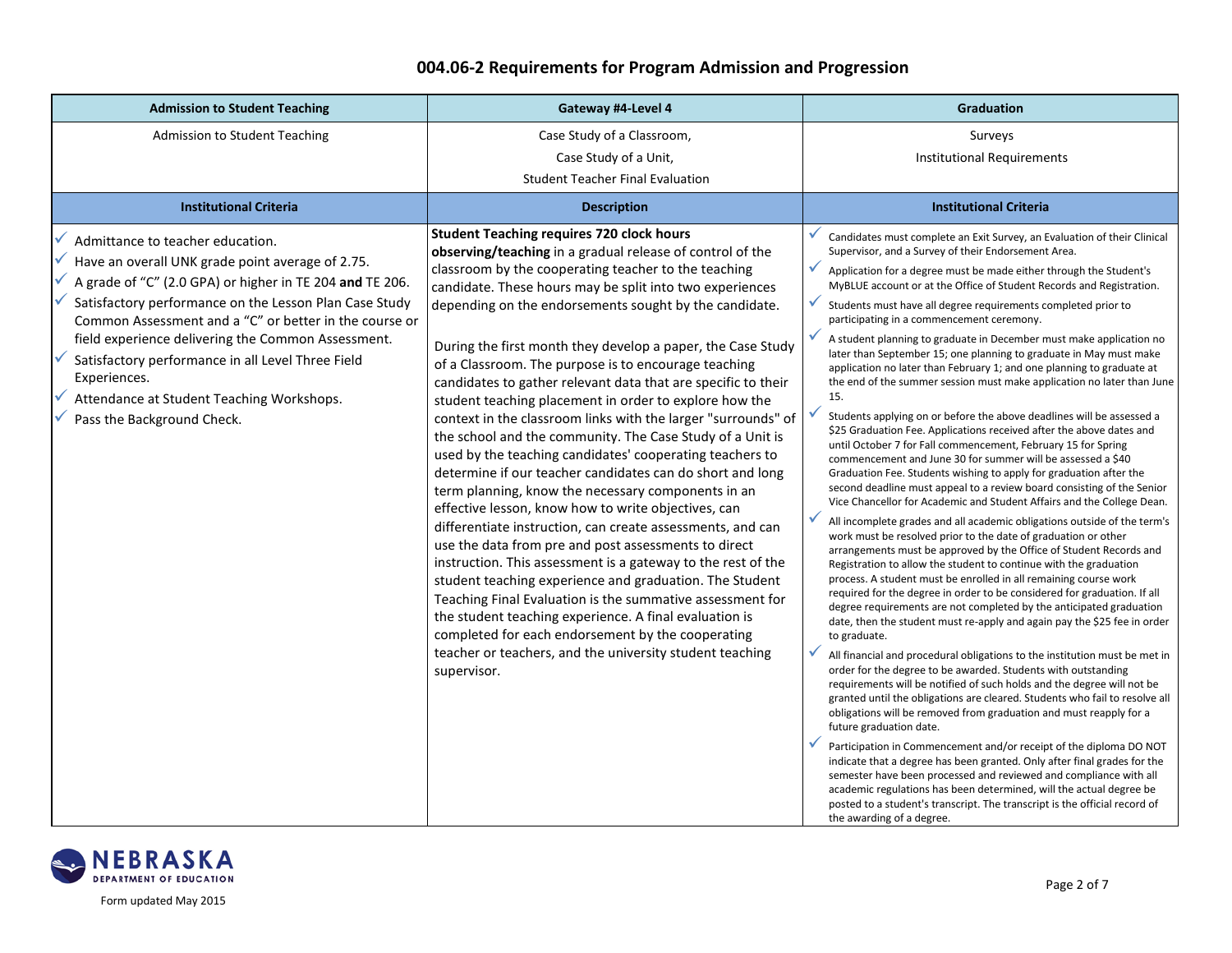| 004.06-2 Requirements for Program Admission and Progression |  |  |
|-------------------------------------------------------------|--|--|
|-------------------------------------------------------------|--|--|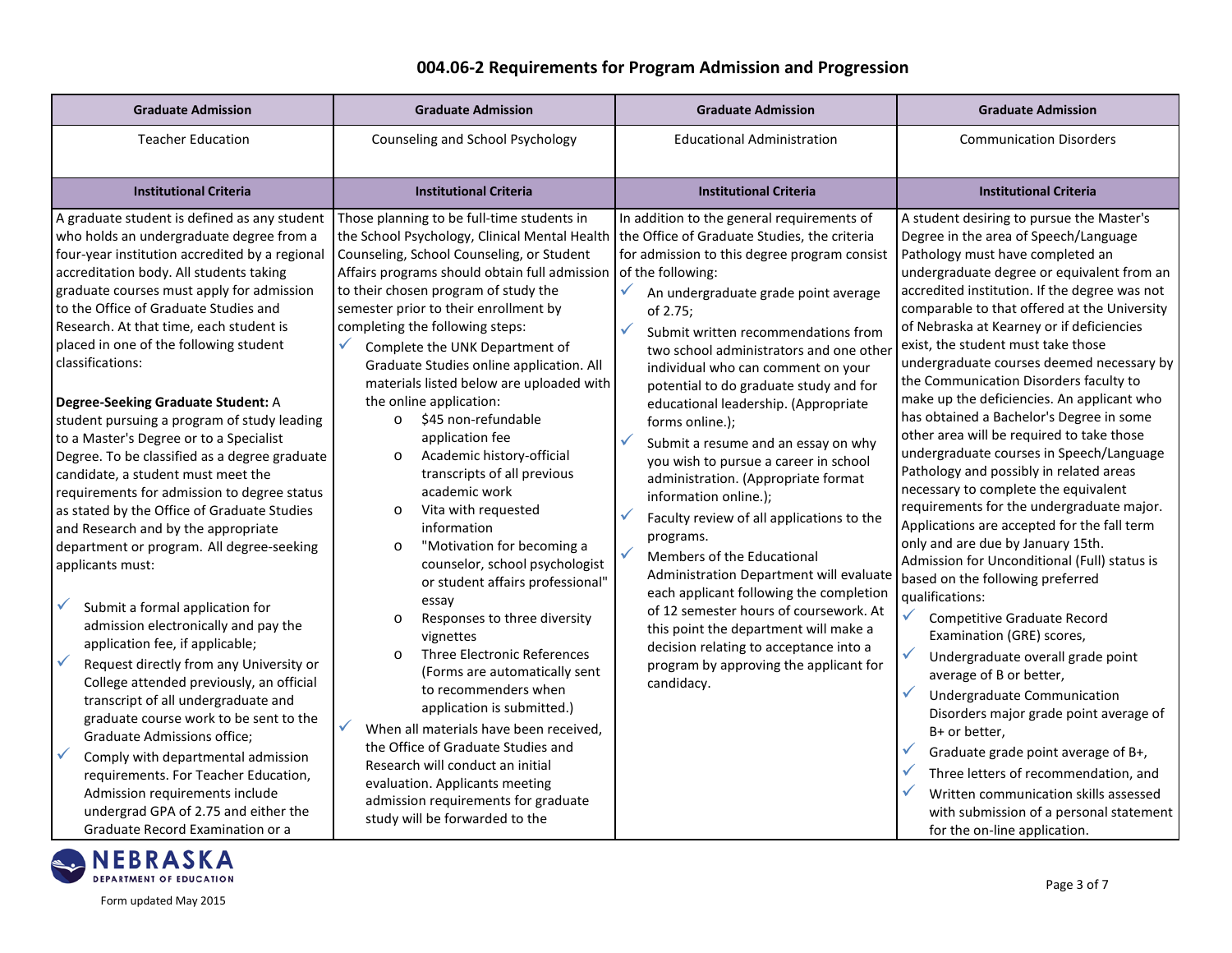## **004.06-2 Requirements for Program Admission and Progression**

Professional Biography. Some degrees also require references and teacher certification.

**Non-Degree Graduate Student:** The nondegree graduate student status is an allencompassing description for those students who do not wish to pursue an advanced degree or who have not yet completed all admission requirements for degree admission. Non-degree students include students seeking initial teaching certification, an additional teaching endorsement, a certificate program, self-improvement, or employment requirements. Students in this status are not limited in the number of hours completed or the type of course completed (graduate or undergraduate courses), although students intending on seeking a Masters or Specialist degree can only apply 12 graduate hours taken in this status towards their graduate program. Non-degree students are not eligible for financial aid, with the exception of those seeking initial certification or an additional endorsement. Students seeking a second bachelor's degree or those seeking Pre-SLP hours should be admitted thru the undergraduate college.

- $\checkmark$  Students seeking initial certification are eligible for federal financial aid.
- $\checkmark$  Students will work with the Educator Certification Office on the UNK campus to determine what course work is required to complete to fulfill the State Department of Education requirements for initial certification in their field.
- $\checkmark$  Initial certification students submit official transcripts from ALL previously

Department for consideration and recommendation.

- $\checkmark$  Applicants must participate in the CSP Department admission interview/intake process which occurs each semester. When the application is complete, the CSP Department secretary will send the applicant a confirmation of this meeting via electronic mail to the preferred email address indicated on the application. Applicants to the Student Affairs program do not participate in the interview/intake process.
	- Department recommendations for admissions are submitted to the Dean of Graduate Studies.
- $\checkmark$  Admission decisions are mailed from the Office of the Dean of Graduate Studies (i.e. an unconditional/full status, conditional/provisional status, or denial).

 International students must meet the Graduate School minimum TOEFL score and all of the above minimum admission criteria.

- When all application materials have been received by the Office of Graduate Studies and Research, completed files will be forwarded to the CDIS Department for consideration and recommendation.
- Top candidates for admission will be contacted regarding the next phase of the admission process, a CDIS Department interview/intake to be completed via video conferencing. Selected applicants will receive a confirmation notice via e-mail detailing the date and time of the interview/intake and the questions required for the interview.
- Students may be admitted on a conditional basis if the applicant's materials do not meet minimal grade point or GRE standards. Unconditional (full) admission will not be granted until the student completes 12 hours of graduate course work in CDIS with a cumulative GPA of B or better.



Form updated May 2015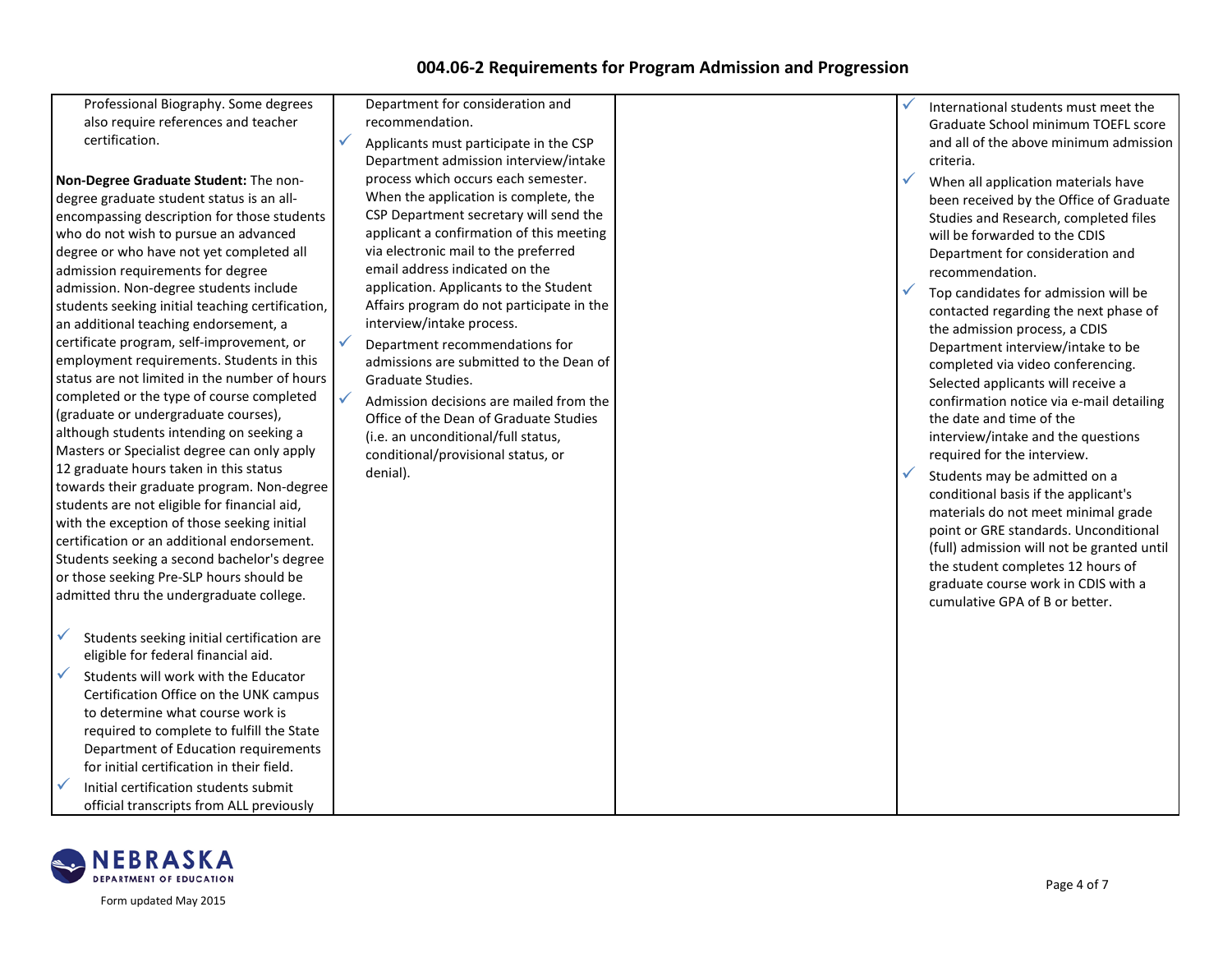| attended institutions.                         |  |  |
|------------------------------------------------|--|--|
|                                                |  |  |
| Students who have a bachelor's degree in       |  |  |
| Education and would now like to add an         |  |  |
| additional endorsement to their current        |  |  |
| certification would apply to UNK thru the      |  |  |
| graduate college and choose 'additional        |  |  |
| endorsement' as their plan/major.              |  |  |
|                                                |  |  |
| Students will work with the Educator           |  |  |
| Certification Office on the UNK campus         |  |  |
| to determine what course work is               |  |  |
| required to complete to fulfill the State      |  |  |
| Department of Education requirements           |  |  |
| for the additional endorsement.                |  |  |
| Endorsement students must submit               |  |  |
| official transcripts from ALL previously       |  |  |
| attended institutions.                         |  |  |
|                                                |  |  |
| Senior (undergraduate) Student: A student      |  |  |
| requiring fifteen hours or fewer (excluding    |  |  |
| student teaching, practicum, or internship)    |  |  |
| for the Bachelor's Degree may be allowed to    |  |  |
| enroll in graduate classes. Qualified students |  |  |
| must have a G.P.A. of 3.00 or higher, will not |  |  |
| be permitted to register for more than six     |  |  |
| semester hours of graduate courses, and the    |  |  |
| maximum load of undergraduate-graduate         |  |  |
| hours may be no more than eighteen hours.      |  |  |
| Students who have a bachelor's degree in an    |  |  |
| area outside of the education field and        |  |  |
| would now like to teach, would apply to UNK    |  |  |
| thru the graduate college and choose 'initial  |  |  |
| certification' as their plan/major.            |  |  |

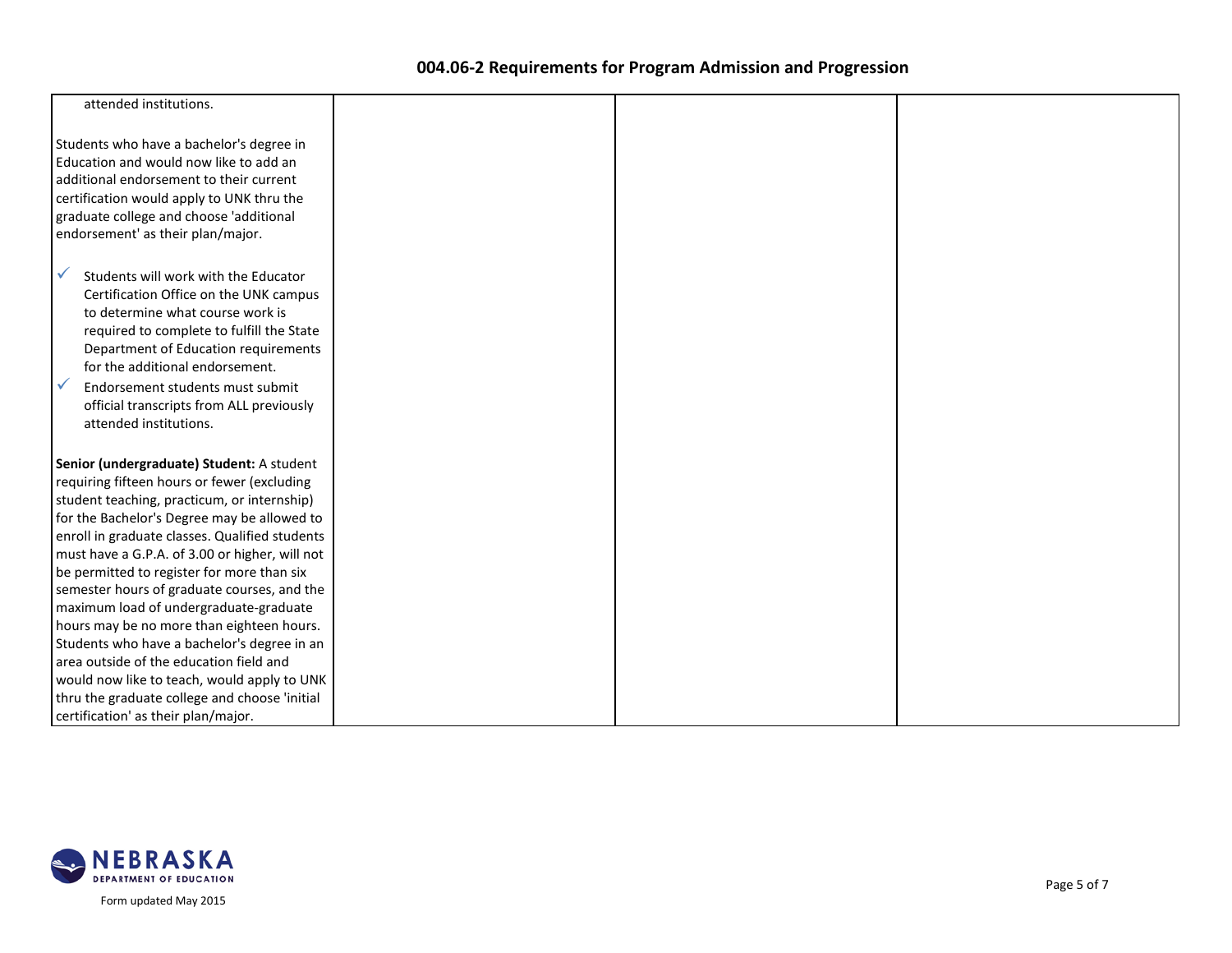| <b>Admission to Candidacy</b>                                                                                                                                                                                                                                                                                                                                                                                                                                                                                                                                                                                                                                                                                                                                                                                                                                                                                                                                                                                                                                                                                                                                                                                                        | <b>Graduation</b>                                                                                                                                                                                                                                                                                                                                                                                                                                                                                                                                                                                                                                                                                                                                                                                                                                                                                                                                                                                                                                                                                                                                                                                                                                                                            |
|--------------------------------------------------------------------------------------------------------------------------------------------------------------------------------------------------------------------------------------------------------------------------------------------------------------------------------------------------------------------------------------------------------------------------------------------------------------------------------------------------------------------------------------------------------------------------------------------------------------------------------------------------------------------------------------------------------------------------------------------------------------------------------------------------------------------------------------------------------------------------------------------------------------------------------------------------------------------------------------------------------------------------------------------------------------------------------------------------------------------------------------------------------------------------------------------------------------------------------------|----------------------------------------------------------------------------------------------------------------------------------------------------------------------------------------------------------------------------------------------------------------------------------------------------------------------------------------------------------------------------------------------------------------------------------------------------------------------------------------------------------------------------------------------------------------------------------------------------------------------------------------------------------------------------------------------------------------------------------------------------------------------------------------------------------------------------------------------------------------------------------------------------------------------------------------------------------------------------------------------------------------------------------------------------------------------------------------------------------------------------------------------------------------------------------------------------------------------------------------------------------------------------------------------|
| All Programs                                                                                                                                                                                                                                                                                                                                                                                                                                                                                                                                                                                                                                                                                                                                                                                                                                                                                                                                                                                                                                                                                                                                                                                                                         | All Programs                                                                                                                                                                                                                                                                                                                                                                                                                                                                                                                                                                                                                                                                                                                                                                                                                                                                                                                                                                                                                                                                                                                                                                                                                                                                                 |
| <b>Institutional Criteria</b>                                                                                                                                                                                                                                                                                                                                                                                                                                                                                                                                                                                                                                                                                                                                                                                                                                                                                                                                                                                                                                                                                                                                                                                                        | <b>Institutional Criteria</b>                                                                                                                                                                                                                                                                                                                                                                                                                                                                                                                                                                                                                                                                                                                                                                                                                                                                                                                                                                                                                                                                                                                                                                                                                                                                |
| A student who wishes to become a candidate<br>for the Master's or Specialist's Degree will<br>file an application for Admission to<br>Candidacy with the department. The<br>department will then forward the application<br>to the Dean of Graduate Studies and<br>Research for final approval. To be eligible for<br>candidacy for the degree program, a student<br>must fulfill the following requirements:<br>Course completion: the appropriate time<br>to file for candidacy is after completing the<br>first 1/3 of the program and prior to<br>completing the last 2/3 of the program;<br>these hours must be successfully<br>completed through UNK. (For example, on<br>a 36 hour program candidacy should be<br>filed after completing 12 hours and prior<br>to completing 24 hours.)<br>Cumulative GPA must be at least 3.0.<br>If conditionally admitted, this condition<br>must be successfully completed.<br>(Conditional admission is stated on the<br>admission letter.)<br>A student may be refused Admission to<br>Candidacy if the previous college record,<br>performance on departmental qualifying<br>criteria, or quality of graduate work,<br>indicates inability to satisfactorily pursue<br>graduate study. | ✓<br>The candidate must have completed all<br>degree requirements prior to<br>participating in a commencement<br>ceremony.<br>✓<br>At least four weeks prior to the date of<br>graduation, the candidate will be<br>required to show proficiency in the<br>candidate's field of study. The<br>mechanism to indicate this proficiency<br>will be developed and administered by<br>the student's department. The chief<br>objective is to evaluate competencies<br>and the ability to implement knowledge<br>in the candidate's field of study. This<br>may take the form of a comprehensive<br>examination, comprehensive writing<br>project, portfolio, capstone course, or<br>other mechanism determined by the<br>department. Students who complete a<br>thesis do not have to complete a<br>comprehensive exam. The oral thesis<br>defense fulfills this requirement.<br>✓<br>A Field Study or Scholarly Study provides<br>an opportunity for the student to obtain<br>first-hand experience in research<br>methods under competent direction of a<br>faculty member. The scholarly study and<br>field study writing project may be 3-6<br>hours of graduate credit on the<br>approved program of study.<br>A writing project (Thesis) provides<br>another opportunity for the student to |